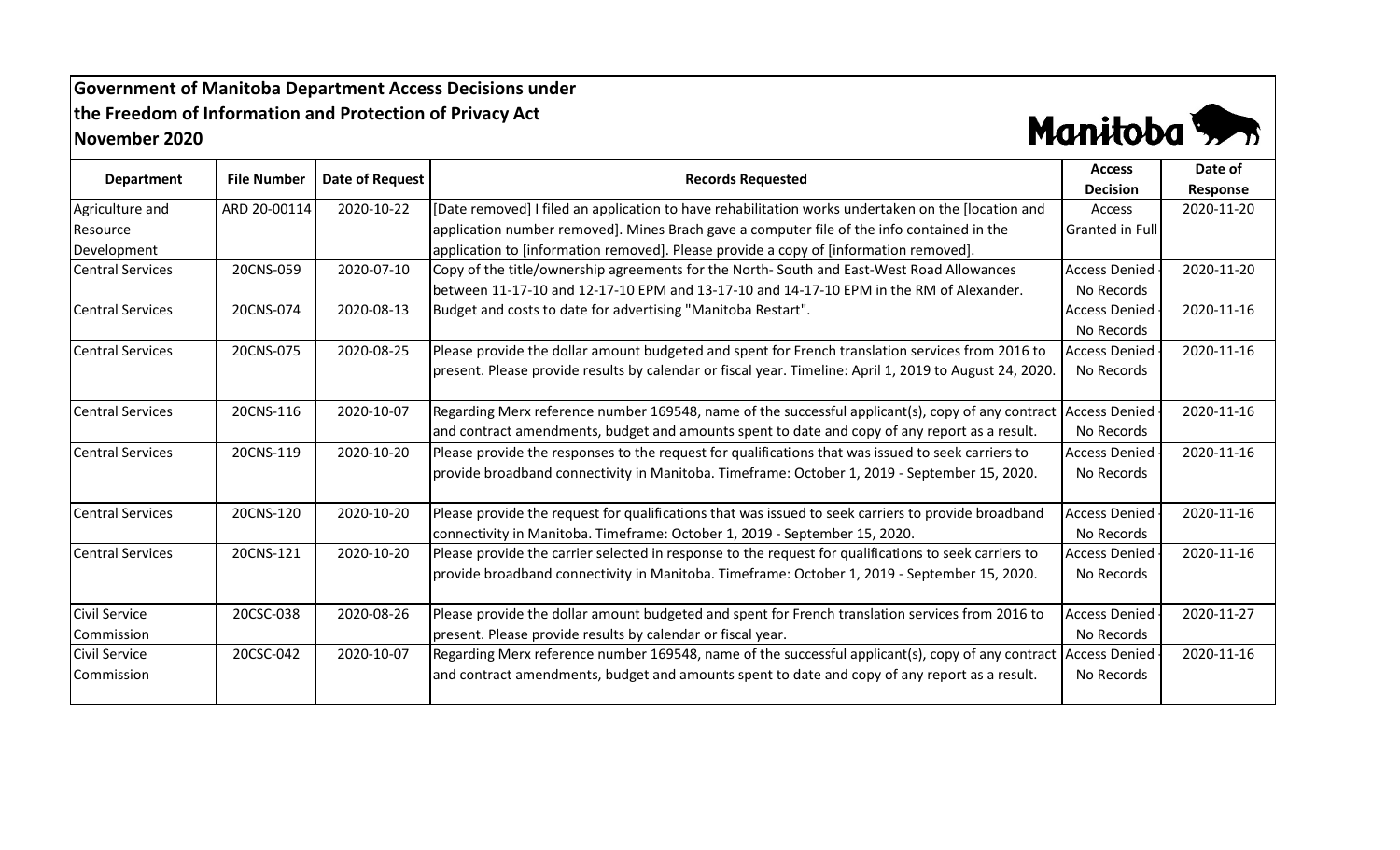| <b>Civil Service</b> | 20CSC-054 | 2020-10-28 | I am looking for some records for Advertisement Number: 36618, below are the details which I am      | <b>Access Denied</b>   | 2020-11-06 |
|----------------------|-----------|------------|------------------------------------------------------------------------------------------------------|------------------------|------------|
| Commission           |           |            | looking for:                                                                                         | No Records             |            |
|                      |           |            | 1) How many people applied against this position?                                                    |                        |            |
|                      |           |            | 2) How many people were shortlisted for test against this position?                                  |                        |            |
|                      |           |            | 3) How many people were shortlisted for interview for this position?                                 |                        |            |
|                      |           |            | Date range: 10/01/2020 - 11/02/2020.                                                                 |                        |            |
| Conservation and     | 2020-086  | 2020-09-09 | Break down of current financial commitments to the North End Water Treatment Plant and all           | Access                 | 2020-11-18 |
| Climate              |           |            | briefing and advisory notes regarding NEWTP since January 1, 2018                                    | Granted in             |            |
|                      |           |            |                                                                                                      | Part                   |            |
| Conservation and     | 2020-093  | 2020-09-24 | Please provide the number of maintenance calls for the maintenance of air quality monitoring         | Access                 | 2020-11-06 |
| Climate              |           |            | stations in the Province. Please provide any documentation for the maintenance of air quality        | Granted in Full        |            |
|                      |           |            | monitoring stations.                                                                                 |                        |            |
| Conservation and     | 2020-101  | 2020-10-07 | All hardcopy and e-mail correspondence, whether internal correspondence, correspondence              | Access                 | 2020-11-06 |
| Climate              |           |            | between government agencies, or correspondence to or from [names removed], their appointed           | Granted in             |            |
|                      |           |            | contractors/consultants/representatives, including but not limited to any correspondence related to  | Part                   |            |
|                      |           |            | the application for a Water Rights license(s) in October 2019 (whether real or potential), for the   |                        |            |
|                      |           |            | [name removed] operations, located at [location removed].                                            |                        |            |
| Conservation and     | 2020-103  | 2020-10-07 | Please provide the document, as referenced on page 33 of the Auditor General's report Provincial     | Access                 | 2020-11-02 |
| Climate              |           |            | Oversight of Drinking Water Safety, that listed 'the many tickets it could have issued (but did not) | Granted in             |            |
|                      |           |            | over the last year, indicating fines of \$373,000 could have been levied.                            | Part                   |            |
| Conservation and     | 2020-104  | 2020-10-07 | Please provide all long-term and medium-term drinking water advisories that have been in place in    | Access                 | 2020-11-02 |
| Climate              |           |            | Manitoba, as reference on page 42 of the Auditor General's report Provincial Oversight of Drinking   | <b>Granted in Full</b> |            |
|                      |           |            | Water Safety, from January 1, 2015 to present. Please include the date in which the advisory began   |                        |            |
|                      |           |            | and (if applicable) the date in which the advisory was lifted and include the population affected by |                        |            |
|                      |           |            | each advisory.                                                                                       |                        |            |
| Conservation and     | 2020-107  | 2020-10-07 | The Decommissioning and Reclamation Plan (or Preliminary Landfill Closure & Post Closure Plans)      | <b>Access Denied</b>   | 2020-11-02 |
| Climate              |           |            | submitted by the Virden Landfill, managed by Secure Energy.                                          | No Records             |            |
| Conservation and     | 2020-110  | 2020-10-19 | I am requesting access to reports and briefing materials sent to the Deputy Minister of Conservation | Access                 | 2020-11-10 |
| Climate              |           |            | on the topics of tornadoes and drought and flood management for the years of 2019 and 2020.          | Granted in Full        |            |
|                      |           |            |                                                                                                      |                        |            |
| Conservation and     | 2020-111  | 2020-10-19 | am requesting copies of any evaluation or reviews sent to Manitoba Conservation's Deputy             | <b>Access Denied</b>   | 2020-11-10 |
| Climate              |           |            | Minister regarding the department's disaster management communications strategy for First            | No Records             |            |
|                      |           |            | Nations community evacuations across the province for the years 2018 to date.                        |                        |            |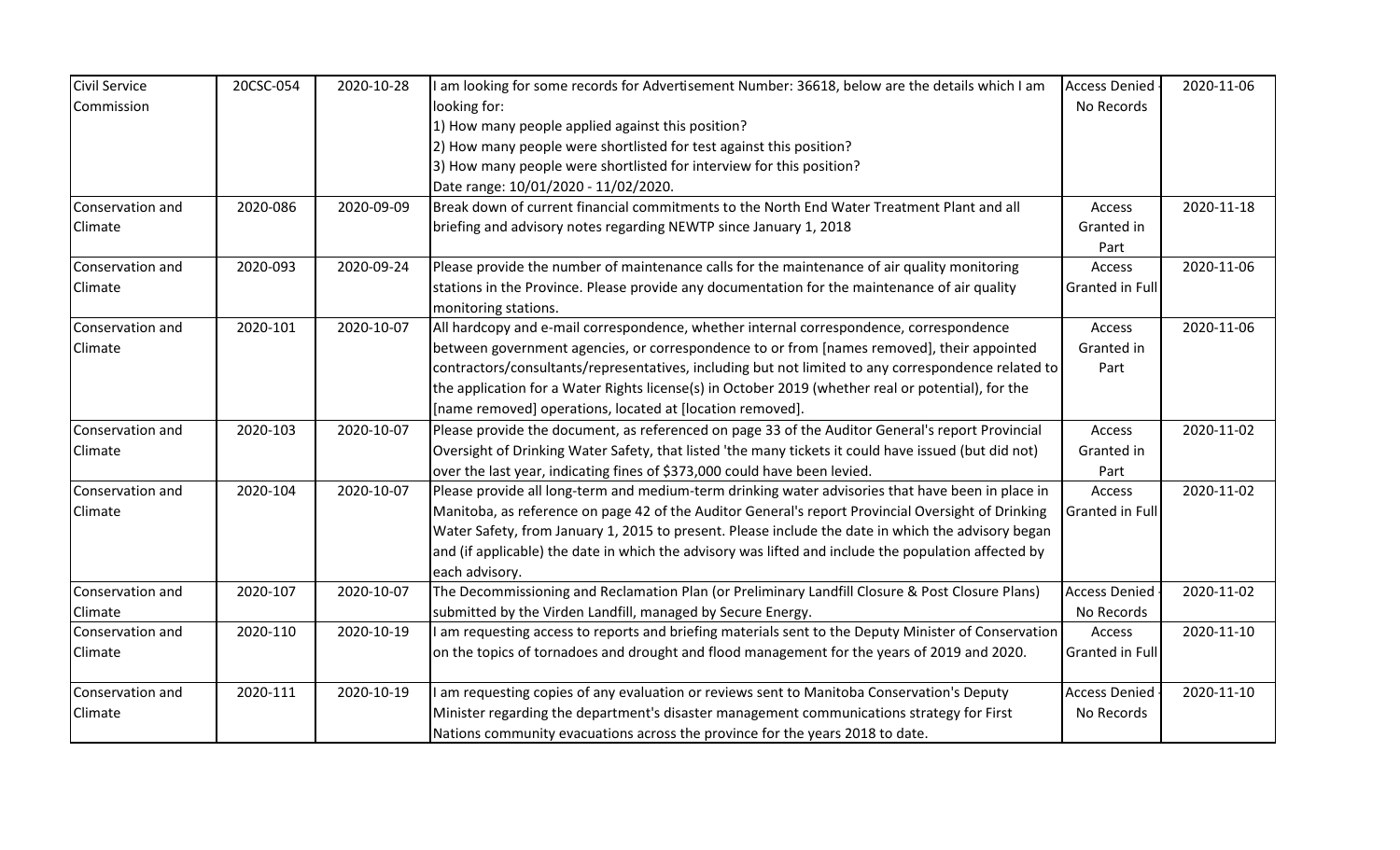| Conservation and                               | 2020-112  | 2020-10-23 | All emails, memos, reports, briefing notes or other correspondence to Honourable Sarah Guillemard                                                                                                                                                                                                                                                                                                           | <b>Access Denied</b>               | 2020-11-20 |
|------------------------------------------------|-----------|------------|-------------------------------------------------------------------------------------------------------------------------------------------------------------------------------------------------------------------------------------------------------------------------------------------------------------------------------------------------------------------------------------------------------------|------------------------------------|------------|
| Climate                                        |           |            | pertaining to Conservation Officers and the number of Conservation Officers since January 2019.                                                                                                                                                                                                                                                                                                             | No Records                         |            |
| Conservation and<br>Climate                    | 2020-115  | 2020-10-27 | Dates of meeting of the Youth Advisory Council on climate change and sustainability issues.                                                                                                                                                                                                                                                                                                                 | Access<br>Granted in Full          | 2020-11-20 |
| Conservation and<br>Climate                    | 2020-116  | 2020-10-27 | Number of Conservation Officer positions, number of such positions filled, number of such positions<br>vacant, and the vacancy rate.                                                                                                                                                                                                                                                                        | Access<br>Granted in Full          | 2020-11-20 |
| Conservation and<br>Climate                    | 2020-117  | 2020-10-27 | In the Office of Drinking Water, current number of positions, number of filled positions, number of<br>vacancies and the vacancy rate.                                                                                                                                                                                                                                                                      | Access<br>Granted in Full          | 2020-11-20 |
| Conservation and<br>Climate                    | 2020-119  | 2020-11-09 | Copy of the Committee of Supply table of contents for 2020/2021.                                                                                                                                                                                                                                                                                                                                            | <b>Access Denied</b><br>No Records | 2020-11-30 |
| Economic<br>Development and<br><b>Training</b> | E2020-016 | 2020-01-15 | All correspondence (internal and external) regarding post-secondary mandate letters.                                                                                                                                                                                                                                                                                                                        | Access<br>Granted in<br>Part       | 2020-11-27 |
| Economic<br>Development and<br><b>Training</b> | E2020-117 | 2020-07-06 | Please provide all records of correspondence, including emails, between anyone in the department<br>(including the Minister and staff) and any individual representing Starlight Investments. Please<br>search records from September 1, 2019 to present.                                                                                                                                                   | Access<br>Granted in<br>Part       | 2020-11-19 |
| Economic<br>Development and<br><b>Training</b> | E2020-156 | 2020-09-25 | Briefing and advisory notes regarding the Portage Place Mall redevelopment since January 1, 2019.                                                                                                                                                                                                                                                                                                           | <b>Access Denied</b><br>No Records | 2020-10-19 |
| Economic<br>Development and<br><b>Training</b> | E2020-157 | 2020-09-25 | Correspondence to and from [name removed] regarding the Portage Place mall redevelopment<br>since January 1, 2019.                                                                                                                                                                                                                                                                                          | Access<br>Granted in<br>Part       | 2020-11-16 |
| Economic<br>Development and<br><b>Training</b> | E2020-164 | 2020-10-07 | Please provide any costs to the Province to welcome Amazon Logistics to the province, as<br>announced on October 5, 2020.                                                                                                                                                                                                                                                                                   | <b>Access Denied</b><br>No Records | 2020-11-02 |
| Economic<br>Development and<br><b>Training</b> | E2020-166 | 2020-10-18 | am looking for a complete list of nominated people who have NOC level B under all MPNP streams<br>during 2018, 2019 and 2020 so far. Date Range: January 1, 2018 to October 18, 2020. I am<br>requesting a complete breakdown of NOC numbers with the number of people who were<br>nominated against each NOC number. Kindly provide the list with the breakdown for each MPNP<br>stream and for each year. | Access<br>Granted in<br>Part       | 2020-11-18 |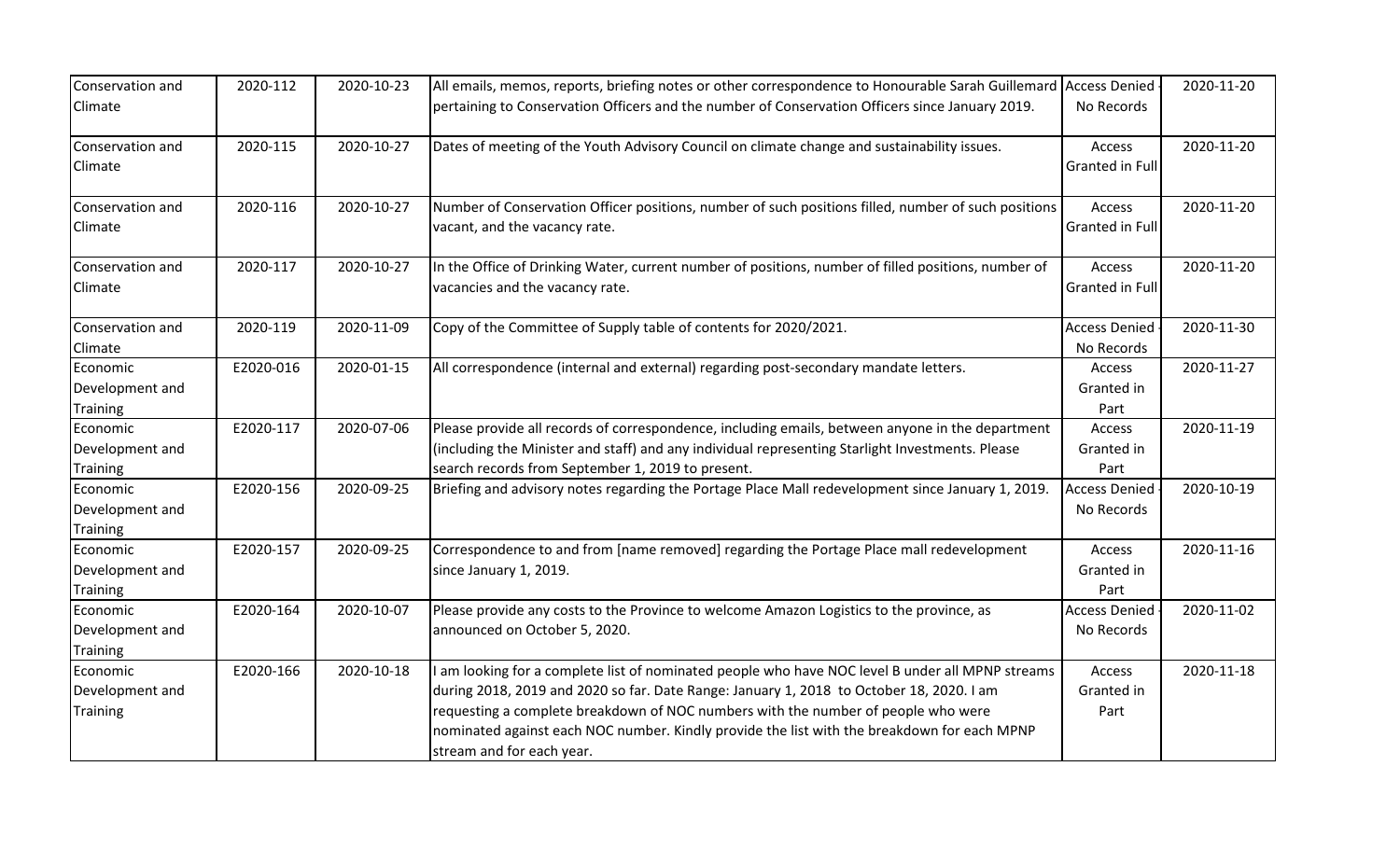| Economic                 | E2020-171    | 2020-10-28 | Briefing or Advisory Notes regarding Amazon or the October 5, 2020 announcement "Amazon                  | <b>Access Denied</b> | 2020-11-18 |
|--------------------------|--------------|------------|----------------------------------------------------------------------------------------------------------|----------------------|------------|
| Development and          |              |            | Announces First Operations Building In Manitoba."                                                        | No Records           |            |
| <b>Training</b>          |              |            |                                                                                                          |                      |            |
| Economic                 | E2020-173    | 2020-10-28 | List and value of financial incentives offered to amazon in relation to the October 5, 2020              | <b>Access Denied</b> | 2020-11-24 |
| Development and          |              |            | announcement "Amazon Announces First Operations Building In Manitoba.                                    | No Records           |            |
| <b>Training</b>          |              |            |                                                                                                          |                      |            |
| Education                | 2020 - E 108 | 2020-10-06 | Please provide the allocation of spending by the Province from the federal Safe Return to Class          | <b>Access Denied</b> | 2020-11-05 |
|                          |              |            | Fund. Please provide a breakdown by School Division and if possible, by school.                          | No Records           |            |
| <b>Executive Council</b> | 20EC-033     | 2020-06-09 | Please provide all correspondence, including email, letter, text message, briefing notes, advisories,    | <b>Access Denied</b> | 2020-11-23 |
|                          |              |            | or reports between the Chief of Staff to the Premier and Manitoba Hydro. Please provide all              | <b>Exceptions to</b> |            |
|                          |              |            | correspondence, including email, letter, text message, briefing notes, advisories, or reports between    | Disclosure           |            |
|                          |              |            | the Chief of Staff to the Premier and Manitoba Public Insurance. Please provide all correspondence,      |                      |            |
|                          |              |            | including email, letter, text message, briefing notes, advisories, or reports between the Chief of Staff |                      |            |
|                          |              |            | to the Premier and Manitoba Liquor and Lotteries Corporation. Timeframe: April 20, 2017 - June 20,       |                      |            |
|                          |              |            | 2018.                                                                                                    |                      |            |
| <b>Executive Council</b> | 20EC-035     | 2020-06-09 | Please provide all correspondence, including email, letter, text message, briefing notes, advisories,    | <b>Access Denied</b> | 2020-11-23 |
|                          |              |            | or reports between the Chief of Staff to the Premier and the chair of the Manitoba Liquor and            | <b>Exceptions to</b> |            |
|                          |              |            | Lotteries board.                                                                                         | Disclosure           |            |
| <b>Executive Council</b> | 20EC-037     | 2020-06-09 | Please provide all correspondence, including email, letter, text message, briefing notes, advisories,    | <b>Access Denied</b> | 2020-11-23 |
|                          |              |            | or reports between the Chief of Staff to the Premier and Manitoba Hydro. Please provide all              | <b>Exceptions to</b> |            |
|                          |              |            | correspondence, including email, letter, text message, briefing notes, advisories, or reports between    | Disclosure           |            |
|                          |              |            | the Chief of Staff to the Premier and Manitoba Public Insurance. Please provide all correspondence,      |                      |            |
|                          |              |            | including email, letter, text message, briefing notes, advisories, or reports between the Chief of Staff |                      |            |
|                          |              |            | to the Premier and Manitoba Liquor and Lotteries Corporation Timeframe: April 20, 2016 - April 20,       |                      |            |
|                          |              |            | 2017.                                                                                                    |                      |            |
| <b>Executive Council</b> | 20EC-039     | 2020-06-09 | Please provide all correspondence, including email, letter, text message, briefing notes, advisories,    | <b>Access Denied</b> | 2020-11-23 |
|                          |              |            | or reports between the Chief of Staff to the Premier and Manitoba Hydro. Please provide all              | <b>Exceptions to</b> |            |
|                          |              |            | correspondence, including email, letter, text message, briefing notes, advisories, or reports between    | Disclosure           |            |
|                          |              |            | the Chief of Staff to the Premier and Manitoba Public Insurance. Please provide all correspondence,      |                      |            |
|                          |              |            | including email, letter, text message, briefing notes, advisories, or reports between the Chief of Staff |                      |            |
|                          |              |            | to the Premier and Manitoba Liquor and Lotteries Corporation. Timeframe: April 20, 2018 - April 20,      |                      |            |
|                          |              |            | 2019.                                                                                                    |                      |            |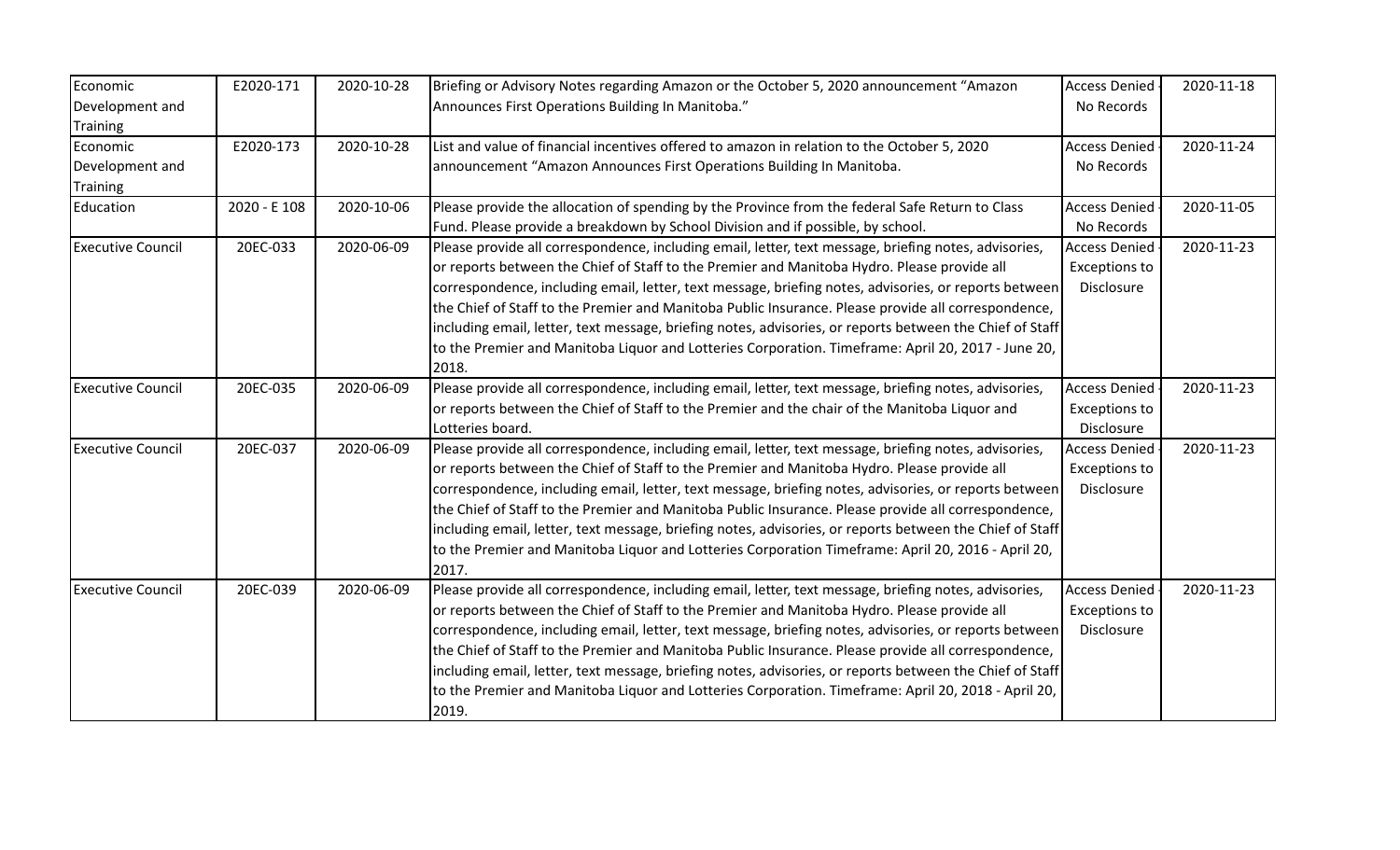| <b>Executive Council</b> | 20EC-075 | 2020-07-24 | Item Description: IT&T [Industry, Trade & Tourism] - Abitibi Price / Pine Falls Date: 1992-1998                 | Access                 | 2020-11-04 |
|--------------------------|----------|------------|-----------------------------------------------------------------------------------------------------------------|------------------------|------------|
|                          |          |            | Fonds/Series Title: Economic Development Board records Government Schedule No: EC 0044<br>Accession No: GR5388. | <b>Granted in Full</b> |            |
| <b>Executive Council</b> | 20EC-104 | 2020-09-14 | Please provide all records of correspondence (including letters and emails) between the Clerk of the            | <b>Access Denied</b>   | 2020-11-23 |
|                          |          |            | Executive Council and any individual in the Ombudsman's office, including the Ombudsman.                        | <b>Exceptions to</b>   |            |
|                          |          |            |                                                                                                                 | Disclosure             |            |
| <b>Executive Council</b> | 20EC-106 | 2020-09-14 | Please provide all records of correspondence (including letters and emails) between the Director of             | <b>Access Denied</b>   | 2020-11-23 |
|                          |          |            | Stakeholder Relations and any individual in the Ombudsman's Office, including the Ombudsman.                    | <b>Exceptions to</b>   |            |
|                          |          |            |                                                                                                                 | Disclosure             |            |
| <b>Executive Council</b> | 20EC-122 | 2020-10-30 | Copy of [name removed] calendar (with pop-ups) for June, 2020.                                                  | <b>Access Denied</b>   | 2020-11-23 |
|                          |          |            |                                                                                                                 | <b>Exceptions to</b>   |            |
|                          |          |            |                                                                                                                 | Disclosure             |            |
| <b>Executive Council</b> | 20EC-125 | 2020-11-06 | Please provide all materials the Premier was referring to in the Committee of Supply (Executive                 | <b>Access Denied</b>   | 2020-11-23 |
|                          |          |            | Council) when he said "Give me all the Liberal scandal stuff."                                                  | No Records             |            |
| Families                 | 2020-118 | 2020-06-19 | Details of the amount of Children's Special Allowance (CSA) that the department identifies as being             | Access                 | 2020-10-27 |
|                          |          |            | paid to the Government of Manitoba (either through actual payments received from agencies or                    | Granted in             |            |
|                          |          |            | clawbacks/set-offs imposed by the department) for each child and family agency for the following                | Part                   |            |
|                          |          |            | fiscal years:                                                                                                   |                        |            |
|                          |          |            | 2017-2018                                                                                                       |                        |            |
|                          |          |            | 2016-2017                                                                                                       |                        |            |
|                          |          |            | 2015-2016                                                                                                       |                        |            |
|                          |          |            | 2014-5015                                                                                                       |                        |            |
|                          |          |            | 2013-2014                                                                                                       |                        |            |
|                          |          |            | 2012-2013                                                                                                       |                        |            |
|                          |          |            | 2011-2012                                                                                                       |                        |            |
|                          |          |            | 2010-2011                                                                                                       |                        |            |
|                          |          |            | The information should include details on the amount of CSA received/recognized by the                          |                        |            |
|                          |          |            | department for each agency for each of the above specific fiscal years as well as a separate listing            |                        |            |
|                          |          |            | showing the amounts based on the fiscal year WHEN they were actually received/recognized by the                 |                        |            |
|                          |          |            | department as being paid for each agency for each of the above fiscal years.                                    |                        |            |
| Families                 | 2020-145 | 2020-07-24 | From the Spring, 2020 housebook, under "A, Top Issues:, copy of note number 12.                                 | Access                 | 2020-11-19 |
|                          |          |            |                                                                                                                 | Granted in             |            |
|                          |          |            |                                                                                                                 | Part                   |            |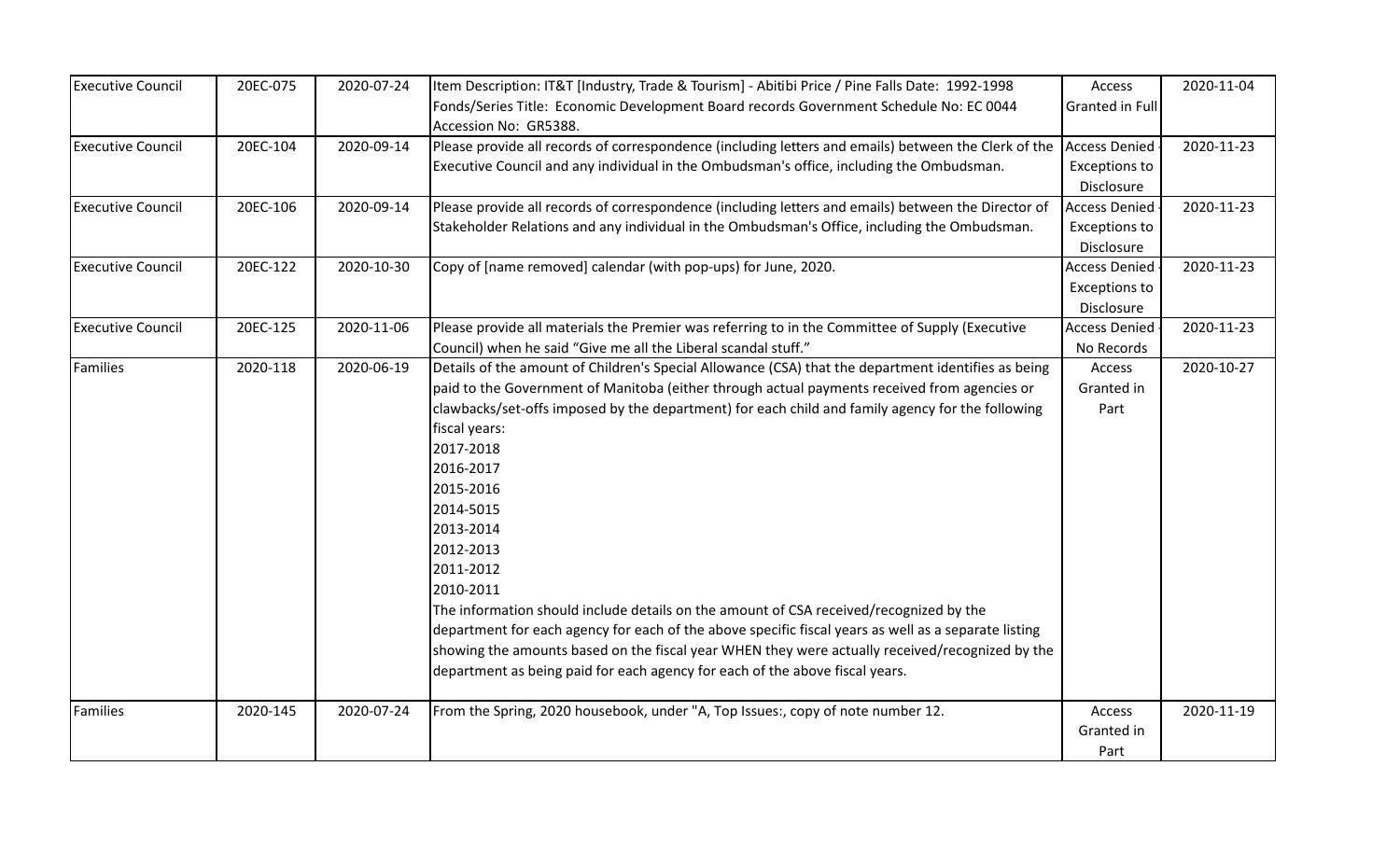| Families        | 2020-173 | 2020-08-20 | From the Spring, 2020 housebook, under "E. Employment and Income Assistance", copy of note<br>number 1.                                                                                                                                                                                                                                                                                                                                       | Access<br>Granted in<br>Part | 2020-11-17 |
|-----------------|----------|------------|-----------------------------------------------------------------------------------------------------------------------------------------------------------------------------------------------------------------------------------------------------------------------------------------------------------------------------------------------------------------------------------------------------------------------------------------------|------------------------------|------------|
| Families        | 2020-174 | 2020-08-20 | From the Spring, 2020 housebook, under "E. Employment and Income Assistance", copy of note<br>number 2.                                                                                                                                                                                                                                                                                                                                       | Access<br>Granted in<br>Part | 2020-11-17 |
| Families        | 2020-193 | 2020-08-26 | Copy of the Minister's calendar from May 1, 2020 to current. Please include pop-ups.                                                                                                                                                                                                                                                                                                                                                          | Access<br>Granted in<br>Part | 2020-11-09 |
| <b>Families</b> | 2020-200 | 2020-09-10 | Records of any agreement/MOU/term sheet/contract between Manitoba and the Chamber of<br>Commerce specific to the Temporary Child Care Service Grant program.                                                                                                                                                                                                                                                                                  | Access<br>Granted in<br>Part | 2020-11-26 |
| <b>Families</b> | 2020-207 | 2020-09-17 | Copy of all written agreements entered into between the Government of Manitoba and the<br>Government of Canada that pertains to the sharing of information related to child and family service<br>agencies.                                                                                                                                                                                                                                   | Access<br>Granted in<br>Part | 2020-11-19 |
| <b>Families</b> | 2020-208 | 2020-09-17 | Total amount of child maintenance expenditures identified as being submitted (i.e. billed") to the<br>Department's Child and Family Service's Finance Division/Unit as well as the amount the<br>Department deemed "rejected" or "ineligible" or otherwise non-reimbursable for each child and<br>family services agency for each of the following fiscal years by "service date": 2014-2015; 2015-<br>2016; 2016-2017; 2017-2018; 2018-2019. | Access<br>Granted in Full    | 2020-11-25 |
| Families        | 2020-213 | 2020-09-24 | Requests access to records of any agreement/MOU/term sheet/contract between Manitoba and<br>the Winnipeg and Manitoba Chamber of Commerce specific to the Temporary Child Care Service<br>Grant program.                                                                                                                                                                                                                                      | Access<br>Granted in<br>Part | 2020-11-26 |
| Families        | 2020-214 | 2020-09-24 | Request access to all briefing documents, advisory materials, or evaluations of the Temporary Child<br>Care Service Grant Program.                                                                                                                                                                                                                                                                                                            | Access<br>Granted in<br>Part | 2020-11-30 |
| Families        | 2020-216 | 2020-09-24 | Please provide all agreements between the Province and the Manitoba Chambers of Commerce for<br>partnering on the Child Care Expansion Fund.                                                                                                                                                                                                                                                                                                  | Access<br>Granted in<br>Part | 2020-11-26 |
| Families        | 2020-217 | 2020-09-24 | Please provide all agreements between the Province and the Winnipeg Chamber of Commerce for<br>partnering on the Child Care Expansion Fund.                                                                                                                                                                                                                                                                                                   | Access<br>Granted in<br>Part | 2020-11-26 |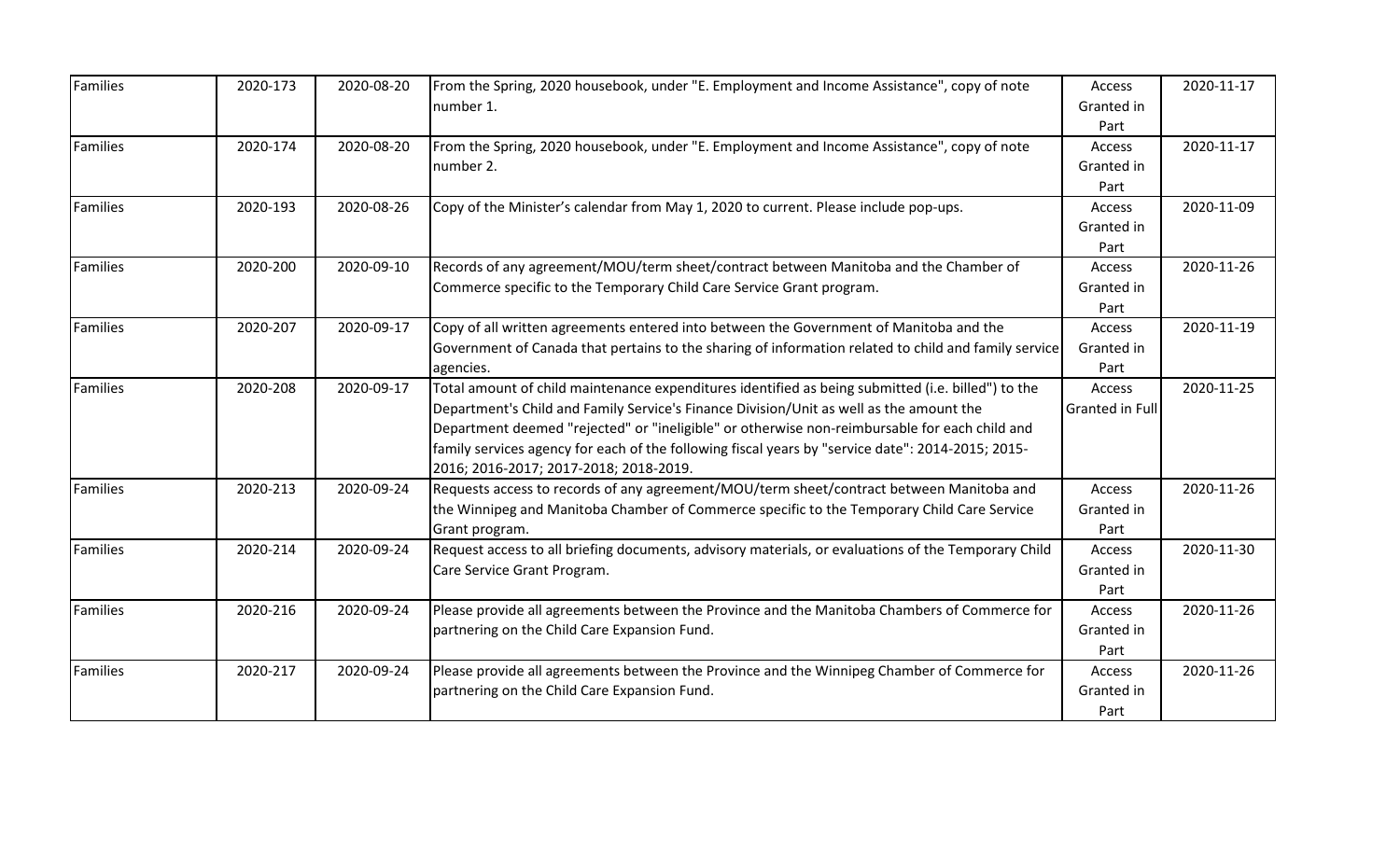| Families        | 2020-219  | 2020-09-24 | Please provide the terms and conditions provided to the Manitoba Chambers of Commerce and the                        | Access               | 2020-11-26 |
|-----------------|-----------|------------|----------------------------------------------------------------------------------------------------------------------|----------------------|------------|
|                 |           |            | Winnipeg Chamber of Commerce for partnering on the Child Care Expansion Fund.                                        | Granted in           |            |
|                 |           |            |                                                                                                                      | Part                 |            |
| <b>Families</b> | 2020-228  | 2020-10-06 | Number of children currently being provided inclusion support in daycare.                                            | Access               | 2020-11-09 |
|                 |           |            |                                                                                                                      | Granted in Full      |            |
| <b>Families</b> | 2020-229  | 2020-10-06 | Copy of any memos or directions with regard to those on EIA and the CERB benefit.                                    | Access               | 2020-11-09 |
|                 |           |            |                                                                                                                      | Granted in Full      |            |
| <b>Families</b> | 2020-242  | 2020-10-29 | Seeking copies of every appeal board form applicant applied for and desposed from the beginning to Access Denied     |                      | 2020-11-27 |
|                 |           |            | the present of the applicants case [file number removed].                                                            | No Records           |            |
| <b>Families</b> | 2020-244  | 2020-10-29 | Current wait time to see a councillor to enroll for EIA.                                                             | <b>Access Denied</b> | 2020-11-30 |
|                 |           |            |                                                                                                                      | No Records           |            |
| Finance         | 20FIN-092 | 2020-05-25 | Communication with [name removed] regarding his contract since September 1, 2019. Time frame:                        | Access               | 2020-11-20 |
|                 |           |            | September 1, 2019 to May 25, 2020.                                                                                   | Granted in           |            |
|                 |           |            |                                                                                                                      | Part                 |            |
| Finance         | 20FIN-132 | 2020-07-03 | On May 13, Premier Brian Pallister stated: "I'm pleased to share with you I'm taking 25 percent off                  | <b>Access Denied</b> | 2020-11-04 |
|                 |           |            | my basic MLA pay, as you previously reported. That's a combination, as I said at the time, of the                    | <b>Exceptions to</b> |            |
|                 |           |            | foregoing of any inflationary increase in MLA pay that all MLAs in the Conservative Party have                       | Disclosure           |            |
|                 |           |            | shared in. So every MLA and the PC team is taking a pay reduction. I'm taking an additional pay                      |                      |            |
|                 |           |            | reduction which totals then 25 percent of my base MLA pay. All my senior advisory staff are taking                   |                      |            |
|                 |           |            | the same pay reduction and we are in current discussion with all political staff about how they will                 |                      |            |
|                 |           |            | be addressing this issue so that they demonstrate our willingness to show solidarity." Can I get the                 |                      |            |
|                 |           |            | percentage of the pay cuts to MLA's, senior political staff and the rest of the political staff? What                |                      |            |
|                 |           |            | date did they come into effect and how long will they last. To make the process easier, I include a                  |                      |            |
|                 |           |            | list of political staff and MLA's that was current as of February 2019. Please indicate the cut each                 |                      |            |
|                 |           |            | person took and the dollar amount of the savings achieved. I would like to show taxpayers the total                  |                      |            |
|                 |           |            | amount that was saved. Please add any staff/MLAs I missed on the list.                                               |                      |            |
| Finance         | 20FIN-171 | 2020-07-30 | Please provide all records or communication in the Minister's Office, Deputy Minister's Office, Office Access Denied |                      | 2020-11-06 |
|                 |           |            | of the Treasury Board Secretariat, and the Office of the Priorities and Planning Committee of                        | No Records           |            |
|                 |           |            | Cabinet Secretariat that contain [information removed]. Timeline: April 1 2020 to July 30, 2020.                     |                      |            |
|                 |           |            |                                                                                                                      |                      |            |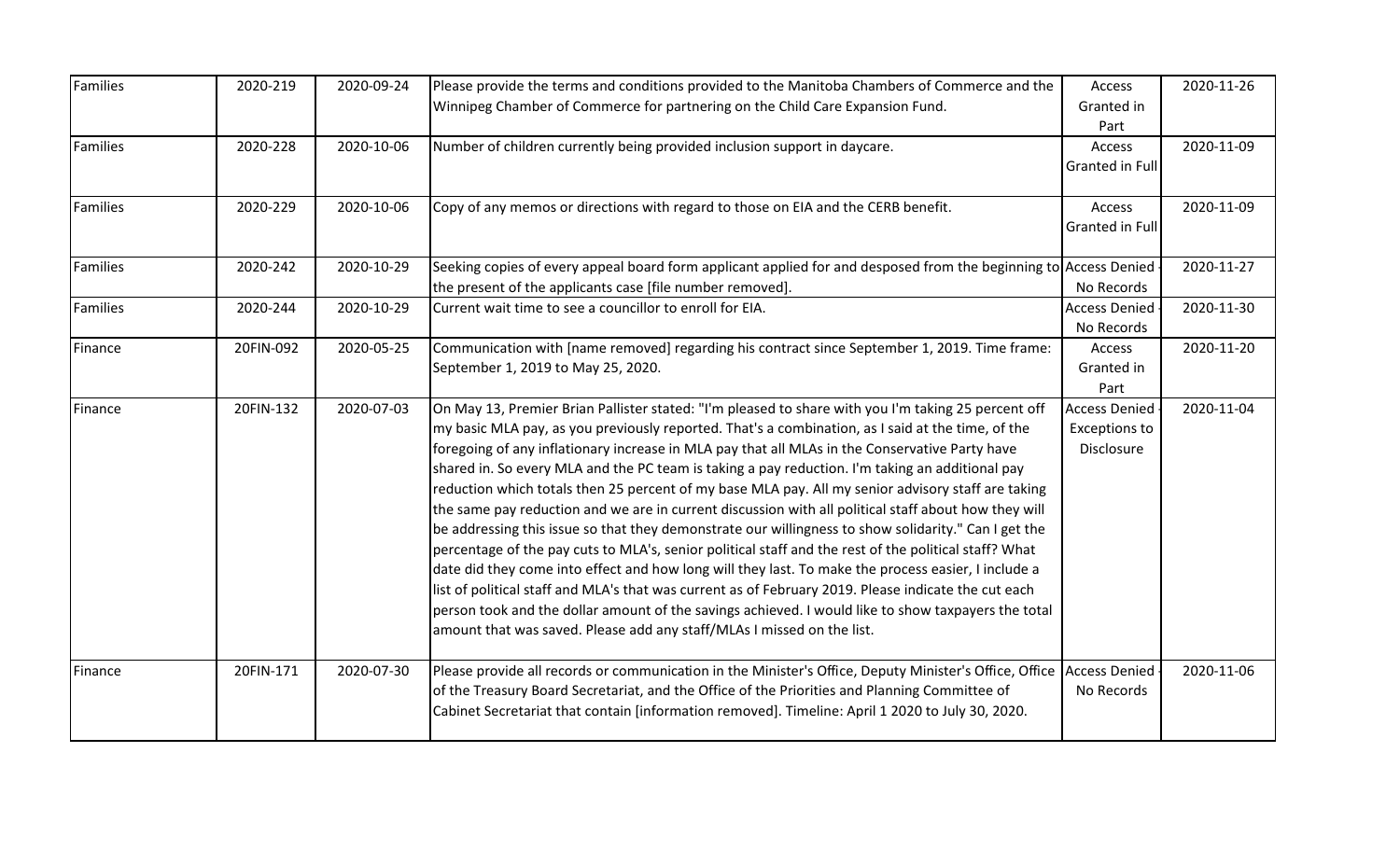| Finance | 20FIN-173 | 2020-07-30 | Please provide all records or communication in the Minister's Office, Deputy Minister's Office, Office               | <b>Access Denied</b> | 2020-11-26 |
|---------|-----------|------------|----------------------------------------------------------------------------------------------------------------------|----------------------|------------|
|         |           |            | of the Treasury Board Secretariat, and the Office of the Priorities and Planning Committee of                        | <b>Exceptions to</b> |            |
|         |           |            | Cabinet Secretariat that contain [information removed]. Timeline: October 1, 2019 to December 31,                    | Disclosure           |            |
|         |           |            | 2019.                                                                                                                |                      |            |
| Finance | 20FIN-174 | 2020-07-30 | Please provide all records or communication in the Minister's Office, Deputy Minister's Office, Office Access Denied |                      | 2020-11-06 |
|         |           |            | of the Treasury Board Secretariat, and the Office of the Priorities and Planning Committee of                        | No Records           |            |
|         |           |            | Cabinet Secretariat that contain [information removed]. Timeline: July 1, 2019 to September 30,                      |                      |            |
|         |           |            | 2019.                                                                                                                |                      |            |
| Finance | 20FIN-177 | 2020-07-30 | Please provide all records or communication in the Minister's Office, Deputy Minister's Office, Office Access Denied |                      | 2020-11-06 |
|         |           |            | of the Treasury Board Secretariat, and the Office of the Priorities and Planning Committee of                        | No Records           |            |
|         |           |            | Cabinet Secretariat that contain [information removed]. Timeline: October 1, 2019 to December 31,                    |                      |            |
|         |           |            | 2019.                                                                                                                |                      |            |
| Finance | 20FIN-178 | 2020-07-30 | Please provide all records or communication in the Minister's Office, Deputy Minister's Office, Office Access Denied |                      | 2020-11-06 |
|         |           |            | of the Treasury Board Secretariat, and the Office of the Priorities and Planning Committee of                        | No Records           |            |
|         |           |            | Cabinet Secretariat that contain [information removed]. Timeline: January 1, 2020 to March 31,                       |                      |            |
|         |           |            | 2020.                                                                                                                |                      |            |
| Finance | 20FIN-179 | 2020-07-30 | Please provide all records or communication in the Minister's Office, Deputy Minister's Office, Office               | <b>Access Denied</b> | 2020-11-26 |
|         |           |            | of the Treasury Board Secretariat, and the Office of the Priorities and Planning Committee of                        | <b>Exceptions to</b> |            |
|         |           |            | Cabinet Secretariat that contain [information removed]. Timeline: January 1, 2020 to March 31,                       | Disclosure           |            |
|         |           |            | 2020.                                                                                                                |                      |            |
| Finance | 20FIN-183 | 2020-07-30 | Please provide all records or communication in the Minister's Office, Deputy Minister's Office, Office               | <b>Access Denied</b> | 2020-11-26 |
|         |           |            | of the Treasury Board Secretariat, and the Office of the Priorities and Planning Committee of                        | <b>Exceptions to</b> |            |
|         |           |            | Cabinet Secretariat that contain [information removed]. Timeline: July 1, 2019 to Sept. 30, 2019.                    | Disclosure           |            |
| Finance | 20FIN-184 | 2020-07-30 | Please provide all records or communication in the Minister's Office, Deputy Minister's Office, Office               | <b>Access Denied</b> | 2020-11-26 |
|         |           |            | of the Treasury Board Secretariat, and the Office of the Priorities and Planning Committee of                        | <b>Exceptions to</b> |            |
|         |           |            | Cabinet Secretariat that contain [information removed]. Timeline: April 1, 2020 to July 30, 2020.                    | Disclosure           |            |
| Finance | 20FIN-187 | 2020-07-30 | Please provide all records or communication in the Minister's Office, Deputy Minister's Office, Office               | <b>Access Denied</b> | 2020-11-26 |
|         |           |            | of the Treasury Board Secretariat, and the Office of the Priorities and Planning Committee of                        | <b>Exceptions to</b> |            |
|         |           |            | Cabinet Secretariat that contain [information removed]. Timeline: April 1, 2019 to June 30, 2019.                    | Disclosure           |            |
|         |           |            |                                                                                                                      |                      |            |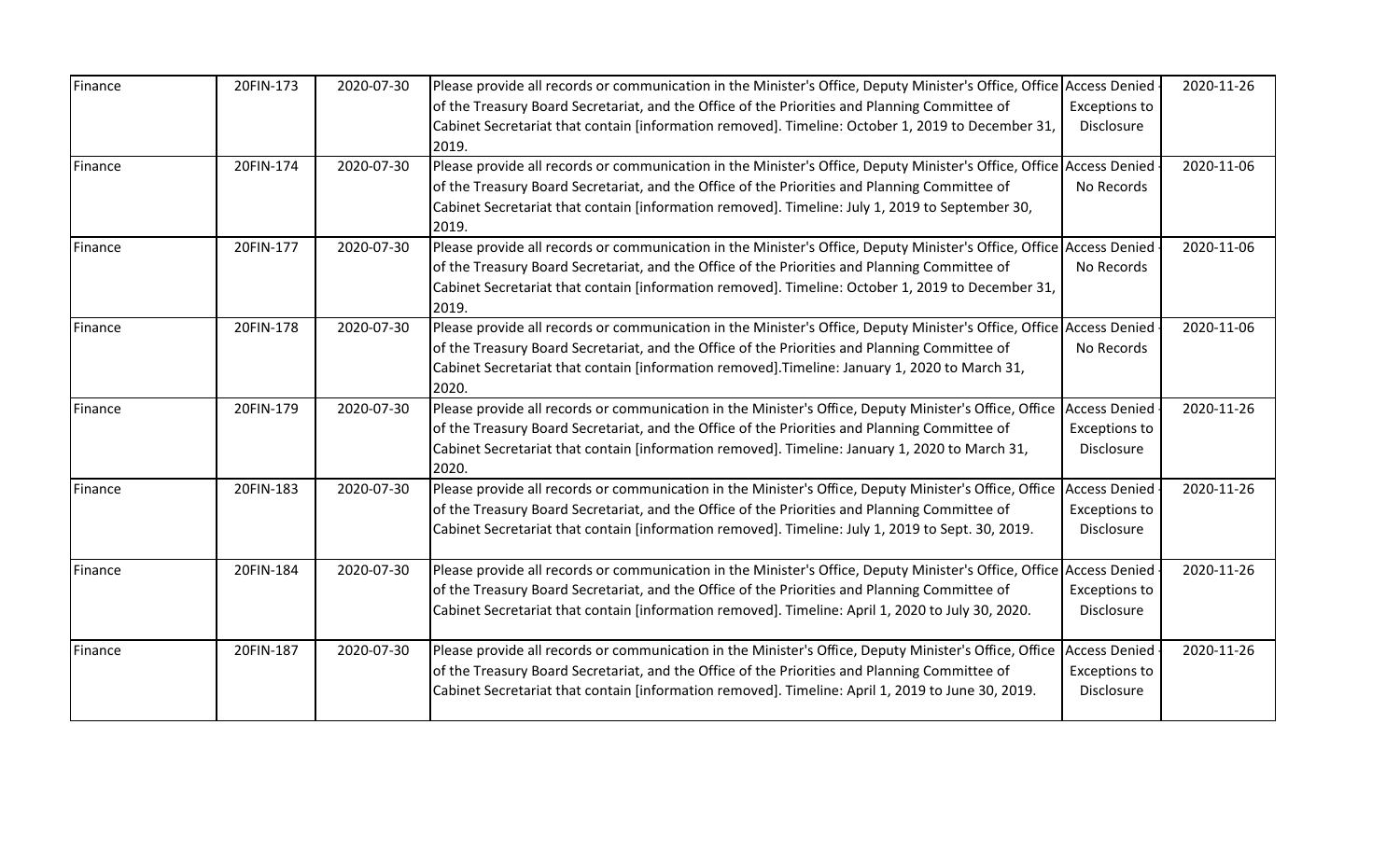| Finance              | 20FIN-188 | 2020-07-30 | Please provide all records or communication in the Minister's Office, Deputy Minister's Office, Office Access Denied |                        | 2020-11-06 |
|----------------------|-----------|------------|----------------------------------------------------------------------------------------------------------------------|------------------------|------------|
|                      |           |            | of the Treasury Board Secretariat, and the Office of the Priorities and Planning Committee of                        | No Records             |            |
|                      |           |            | Cabinet Secretariat that contain [information removed]. Timeline: April 1, 2019 to June 30, 2019.                    |                        |            |
| Finance              | 20FIN-201 | 2020-08-21 | All records or communication in the Minister's Office, Deputy Minister's Office, Office of the                       | <b>Access Denied</b>   | 2020-11-06 |
|                      |           |            | Treasury Board Secretariat and the Office of the Priorities and Planning Committee of Cabinet                        | No Records             |            |
|                      |           |            | Secretariat that contain [information removed]. (Time Period: April 1, 2020 to July 30, 2020)                        |                        |            |
| Finance              | 20FIN-223 | 2020-09-14 | Requests access to all records or communication in the Minister's Office, Deputy Minister's Office,                  | <b>Access Denied</b>   | 2020-11-06 |
|                      |           |            | Office of the Treasury Board Secretariat, and the Office of the Priorities and Planning Committee of                 | No Records             |            |
|                      |           |            | Cabinet Secretariat that contain [information removed]. Timeline: July 1, 2019 to September 30,                      |                        |            |
|                      |           |            | 2019.                                                                                                                |                        |            |
| Finance              | 20FIN-240 | 2020-09-25 | All records or communication in the Minister's Office, Deputy Minister's Office, Office of the                       | <b>Access Denied</b>   | 2020-11-06 |
|                      |           |            | Treasury Board Secretariat, and the Office of the Priorities and Planning Committee of Cabinet                       | No Records             |            |
|                      |           |            | Secretariat that contain [information removed]. Timeline: October 1, 2019 to December 31, 2019.                      |                        |            |
| Finance              | 20FIN-248 | 2020-10-07 | Regarding Merx reference number 169548, name of the successful applicant(s), copy of any contract Access Denied      |                        | 2020-11-16 |
|                      |           |            | and contract amendments, budget and amounts spent to date and copy of any report as a result.                        | No Records             |            |
| Finance              | 20FIN-267 | 2020-10-30 | Number of applicants approved for eviction through the Rental Tenancies Board since October 1,                       | Access                 | 2020-11-06 |
|                      |           |            | 2020.                                                                                                                | <b>Granted in Full</b> |            |
| Finance              | 20LR-053  | 2020-10-06 | I wish to obtain the information regarding the investigation and its conclusion, prepared by [named                  | Access                 | 2020-11-13 |
|                      |           |            | removed], for [information removed]. This incident occurred on [date removed].                                       | Granted in             |            |
|                      |           |            |                                                                                                                      | Part                   |            |
| Health, Seniors and  | 146-20    | 2020-08-25 | All records of any type – including but not limited to memoranda, briefing notes, media monitoring                   | Access                 | 2020-11-09 |
| <b>Active Living</b> |           |            | and emails - received by Health, Seniors and Active Living Minister Cameron Friesen from January 1,                  | Granted in             |            |
|                      |           |            | 2020 to August 7, 2020 regarding naloxone kits.                                                                      | Part                   |            |
| Health, Seniors and  | 162-20    | 2020-09-11 | Please provide the COVID-19 data-sharing agreements the province has signed with the Manitoba                        | Access                 | 2020-11-12 |
| <b>Active Living</b> |           |            | Inuit Association and the Assembly of Manitoba Chiefs.                                                               | <b>Granted in Full</b> |            |
| Health, Seniors and  | 171-20    | 2020-09-14 | Money provided to Dynacare broken out by contract (and the name of the contract) since April 1,                      | Access                 | 2020-11-09 |
| <b>Active Living</b> |           |            | 2019 and the dates of payment.                                                                                       | Granted in             |            |
|                      |           |            |                                                                                                                      | Part                   |            |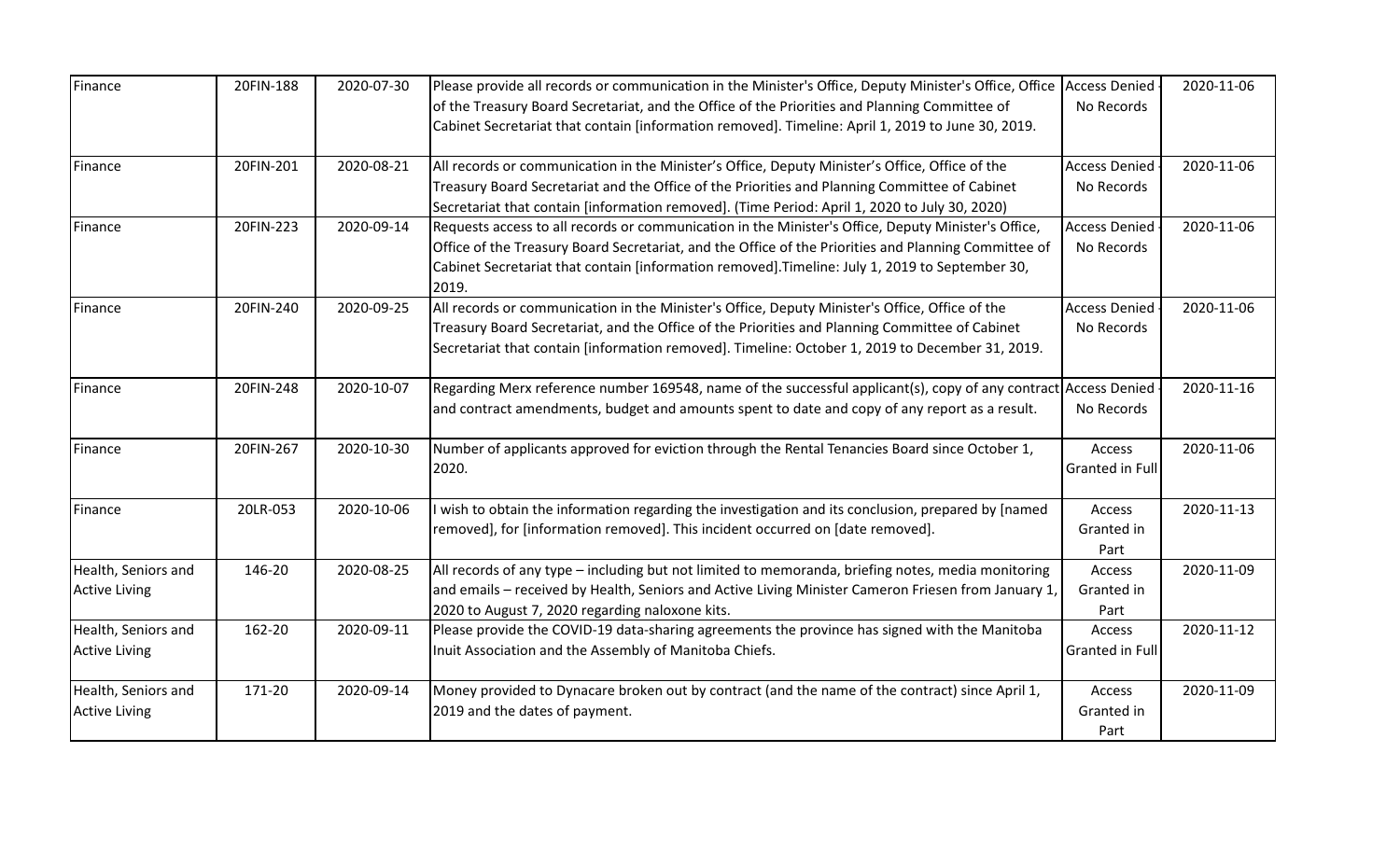| Health, Seniors and  | 172-20 | 2020-09-14 | Invoices from Dynacare since April 1, 2019.                                                          | <b>Access Denied</b> | 2020-10-14 |
|----------------------|--------|------------|------------------------------------------------------------------------------------------------------|----------------------|------------|
| <b>Active Living</b> |        |            |                                                                                                      | No Records           |            |
| Health, Seniors and  | 183-20 | 2020-09-22 | Records related to briefing material regarding COVID-19 for the past month prepared for/provided     | Access               | 2020-11-19 |
| <b>Active Living</b> |        |            | to the Deputy Minister or Minister.                                                                  | Granted in           |            |
|                      |        |            |                                                                                                      | Part                 |            |
| Health, Seniors and  | 189-20 | 2020-09-23 | Please provide all records of correspondence (including briefing notes, reports, advisory material,  | <b>Access Denied</b> | 2020-11-09 |
| <b>Active Living</b> |        |            | estimates, proposals, emails and letters) between anyone in the Minister's Office and [name          | No Records           |            |
|                      |        |            | removed] (limited to [name removed] work on the Health System Transformation Project Advisory        |                      |            |
|                      |        |            | Team under Draft and Implement Legislative/Regulatory Changes) from 2020.                            |                      |            |
| Health, Seniors and  | 194-20 | 2020-09-23 | Please provide all records of correspondence (including briefing notes, reports, advisory material,  | Access               | 2020-11-23 |
| <b>Active Living</b> |        |            | estimates, proposals, emails and letters) between the Deputy Minister and [name removed] on          | Granted in           |            |
|                      |        |            | health system transformation from 2020.                                                              | Part                 |            |
| Health, Seniors and  | 213-20 | 2020-09-30 | Successful applicant to the province's request for proposal to increase contact tracing services for | Access               | 2020-11-30 |
| <b>Active Living</b> |        |            | COVID-19.                                                                                            | Granted in Full      |            |
| Health, Seniors and  | 216-20 | 2020-10-01 | Briefing and advisory notes regarding the COVID alert application.                                   | Access               | 2020-11-09 |
| <b>Active Living</b> |        |            |                                                                                                      | Granted in           |            |
|                      |        |            |                                                                                                      | Part                 |            |
| Health, Seniors and  | 218-20 | 2020-10-06 | All correspondence with [name removed] since January 1, 2020.                                        | <b>Access Denied</b> | 2020-11-09 |
| <b>Active Living</b> |        |            |                                                                                                      | No Records           |            |
| Health, Seniors and  | 219-20 | 2020-10-06 | Amount budgeted and amount actually spent in 2019/2020 from funds provided by the Government         | Access               | 2020-11-17 |
| <b>Active Living</b> |        |            | of Canada for: Home and Community Care.                                                              | Granted in Full      |            |
| Health, Seniors and  | 220-20 | 2020-10-09 | Mental Health and Addiction Services. As part of the Canada-Manitoba Home and Community Care         | Access               | 2020-11-09 |
| <b>Active Living</b> |        |            | and Mental Health and Addictions Services Funding Agreement.                                         | Granted in           |            |
|                      |        |            |                                                                                                      | Part                 |            |
| Health, Seniors and  | 221-20 | 2020-10-09 | Memos, briefing and advisory notes regarding outpatient site closures during the pandemic.           | <b>Access Denied</b> | 2020-11-09 |
| <b>Active Living</b> |        |            |                                                                                                      | No Records           |            |
| Health, Seniors and  | 224-20 | 2020-10-14 | Requests access to the number of Manitobans with diabetes, [by various categories] as of             | <b>Access Denied</b> | 2020-11-13 |
| <b>Active Living</b> |        |            | September 2020 or the most current date when information is available.                               | No Records           |            |
| Health, Seniors and  | 225-20 | 2020-10-20 | Please provide all copies of critical incident occurrence reports for all personal care homes in     | <b>Access Denied</b> | 2020-11-19 |
| <b>Active Living</b> |        |            | Manitoba.                                                                                            | <b>Exceptions to</b> |            |
|                      |        |            |                                                                                                      | Disclosure           |            |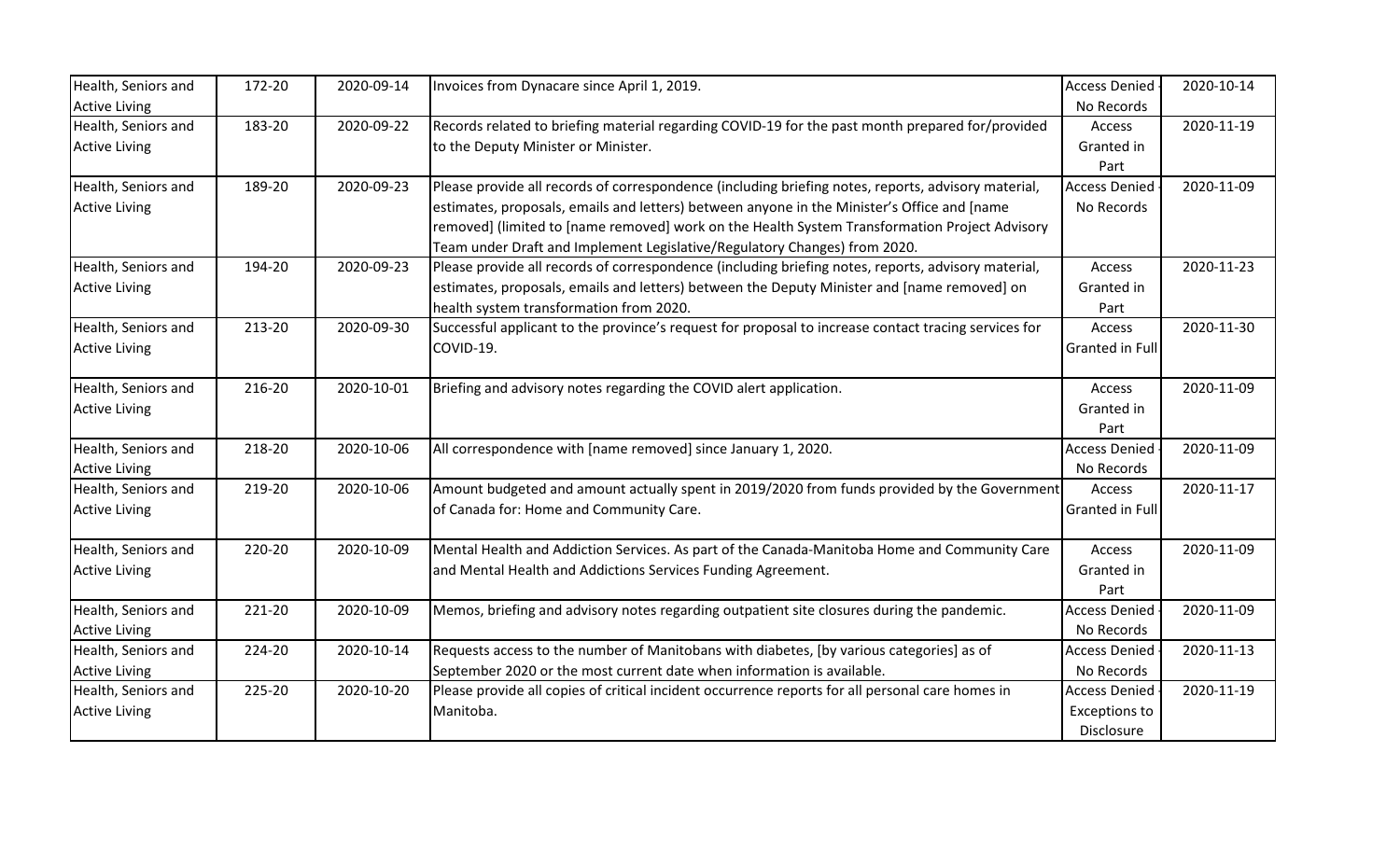| Health, Seniors and       | 226-20  | 2020-10-20 | Abuse report [name and date removed].                                                                            | Access                 | 2020-11-23 |
|---------------------------|---------|------------|------------------------------------------------------------------------------------------------------------------|------------------------|------------|
| <b>Active Living</b>      |         |            |                                                                                                                  | Granted in             |            |
|                           |         |            |                                                                                                                  | Part                   |            |
| Health, Seniors and       | 227-20  | 2020-10-20 | The rate of the following health indices for the years 2017-2018; 2018-2019; 2019-2020; for the                  | Access                 | 2020-11-19 |
| <b>Active Living</b>      |         |            | three postal codes which start with R2W, R3E and R2X. Please give information for the three postal               | Granted in             |            |
|                           |         |            | codes combined, and for comparison purposes for all of Winnipeg and for all of Manitoba: Rate of                 | Part                   |            |
|                           |         |            | children with at least one antipsychotic prescription (per 1,000 children aged 0-19. Rate of children            |                        |            |
|                           |         |            | with at least one psychostimulant prescription (per 1,000 children aged 5-19. Asthma prevalence in               |                        |            |
|                           |         |            | children (children aged 5-19 diagnosed with asthma.                                                              |                        |            |
| Health, Seniors and       | 228-20  | 2020-10-21 | Copies of all reports by the Health Professions Advisory Council.                                                | Access                 | 2020-11-30 |
| <b>Active Living</b>      |         |            |                                                                                                                  | Granted in Full        |            |
|                           |         |            |                                                                                                                  |                        |            |
| Health, Seniors and       | 229-20  | 2020-10-22 | The numbers of diagnosed cases of chlamydia, gonorrhea and syphilis, listed separately, each month Access Denied |                        | 2020-11-20 |
| <b>Active Living</b>      |         |            | from January 2018 to October 22, 2020.                                                                           | Records                |            |
|                           |         |            |                                                                                                                  | Available in 90        |            |
|                           |         |            |                                                                                                                  | days                   |            |
| Health, Seniors and       | 235-20  | 2020-10-28 | What is the amount budgeted and actually spent on the flu-preparedness campaign "add a layer".                   | <b>Access Denied</b>   | 2020-11-27 |
| <b>Active Living</b>      |         |            |                                                                                                                  | No Records             |            |
| Indigenous and            | 2020-22 | 2020-09-10 | From the March 2020 housebook, under B. Consultation and Reconciliation, copy of note number 3.                  | Access                 | 2020-10-19 |
| <b>Northern Relations</b> |         |            |                                                                                                                  | Granted in             |            |
|                           |         |            |                                                                                                                  | Part                   |            |
| Indigenous and            | 2020-23 | 2020-09-15 | From the March 2020 housebook, under C. Northern Affairs Branch, copy of note number 4.                          | Access                 | 2020-10-13 |
| <b>Northern Relations</b> |         |            |                                                                                                                  | Granted in             |            |
|                           |         |            |                                                                                                                  | Part                   |            |
| Indigenous and            | 2020-25 | 2020-09-15 | From the March 2020 housebook, under C. Northern Affairs Branch copy of note number 1.                           | Access                 | 2020-10-13 |
| Northern Relations        |         |            |                                                                                                                  | Granted in Full        |            |
|                           |         |            |                                                                                                                  |                        |            |
| Indigenous and            | 2020-28 | 2020-09-23 | From the March 2020 housebook, under D. Policy and Strategic Initiatives, copy of note number 1.                 | Access                 | 2020-10-23 |
| Northern Relations        |         |            |                                                                                                                  | <b>Granted in Full</b> |            |
|                           |         |            |                                                                                                                  |                        |            |
| Indigenous and            | 2020-31 | 2020-09-24 | From the March 2020 housebook, under D. Policy and Strategic Initiatives, copy of note number 8.                 | Access                 | 2020-10-22 |
| <b>Northern Relations</b> |         |            |                                                                                                                  | Granted in Full        |            |
|                           |         |            |                                                                                                                  |                        |            |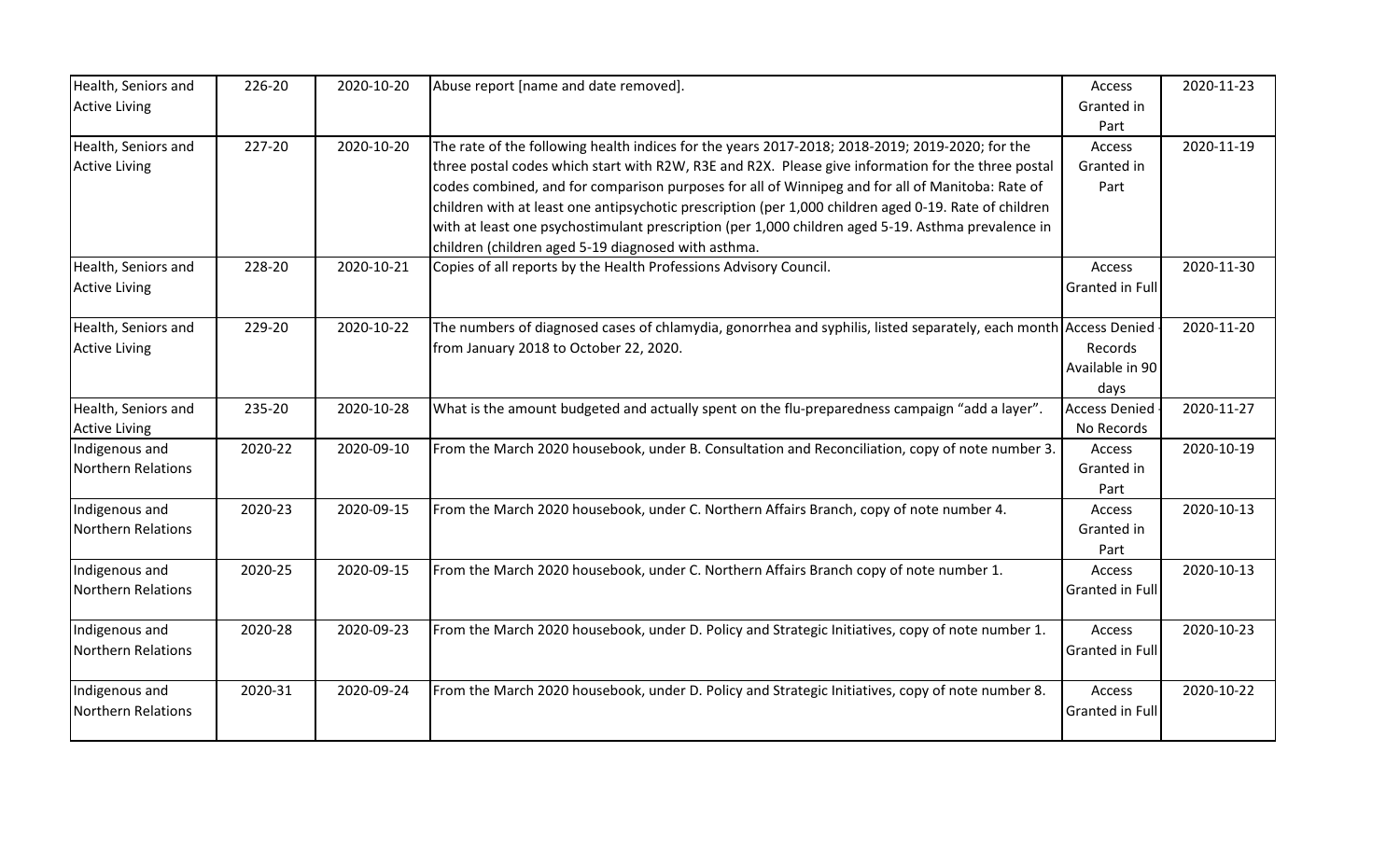| Infrastructure | 20-053   | 2020-07-30 | Description: 70.10 East of Fisher River Branch -NE 30-24-1S                                        | Access                 | 2020-09-25 |
|----------------|----------|------------|----------------------------------------------------------------------------------------------------|------------------------|------------|
|                |          |            | 1987                                                                                               | <b>Granted in Full</b> |            |
|                |          |            | Title: Deputy Minister and Assistant Deputy Minister of Highways and Transportation office         |                        |            |
|                |          |            | Govt schedule: HT 0135                                                                             |                        |            |
|                |          |            | Accession: GR4675                                                                                  |                        |            |
|                |          |            | Location: Q 1660                                                                                   |                        |            |
|                |          |            | Description: 70.10 Fisher River Bridge - NE 1⁄4-28-1W #2474                                        |                        |            |
|                |          |            | Date: 1986                                                                                         |                        |            |
|                |          |            | Title: Deputy Minister and Assistant Deputy Minister of Highways and Transportation office         |                        |            |
|                |          |            | Govt schedule: HT 0135                                                                             |                        |            |
|                |          |            | Accession: GR4675                                                                                  |                        |            |
|                |          |            | Location: Q1660                                                                                    |                        |            |
|                |          |            | Description: 190.10 Fisher River Indian Reserve                                                    |                        |            |
|                |          |            | Date: 1990-1992                                                                                    |                        |            |
|                |          |            | Title: Deputy Minister and Assistant Deputy Minister of Highways and Transportation                |                        |            |
|                |          |            | Govt schedule: HT 0135                                                                             |                        |            |
|                |          |            | Accession: GR7163                                                                                  |                        |            |
|                |          |            | Location: Q 28932                                                                                  |                        |            |
| Infrastructure | 20-059   | 2020-08-18 | With regard to FIPPA responses 19-105 and 19-106, list of the budgeted projects that were actually | Access                 | 2020-10-26 |
|                |          |            | completed in fiscal year 2019/2020 as well as the actual costs associated with each project.       | <b>Granted in Full</b> |            |
| Infrastructure | 20-074   | 2020-09-03 | Please provide the RFP including the date it was issued for the external review of photo traffic   | Access                 | 2020-11-05 |
|                |          |            | enforcement. If this RFP resulted in a contract please provide the date of the contract.           | <b>Granted in Full</b> |            |
| Justice        | 2020-173 | 2020-10-02 | 1) The number of individuals who have died from exposure, by month for each year from 2010 to      | Access                 | 2020-11-02 |
|                |          |            | present. 2) The locations that individuals who have died from exposure were found, from 2010 to    | Granted in             |            |
|                |          |            | present.                                                                                           | Part                   |            |
| Justice        | 2020-176 | 2020-10-23 | Please provide the amount spent by the Province for all court challenges regarding the Lake        | Access                 | 2020-11-23 |
|                |          |            | Manitoba-Lake St. Martin Outlet Channels Project.                                                  | <b>Granted in Full</b> |            |
|                |          |            |                                                                                                    |                        |            |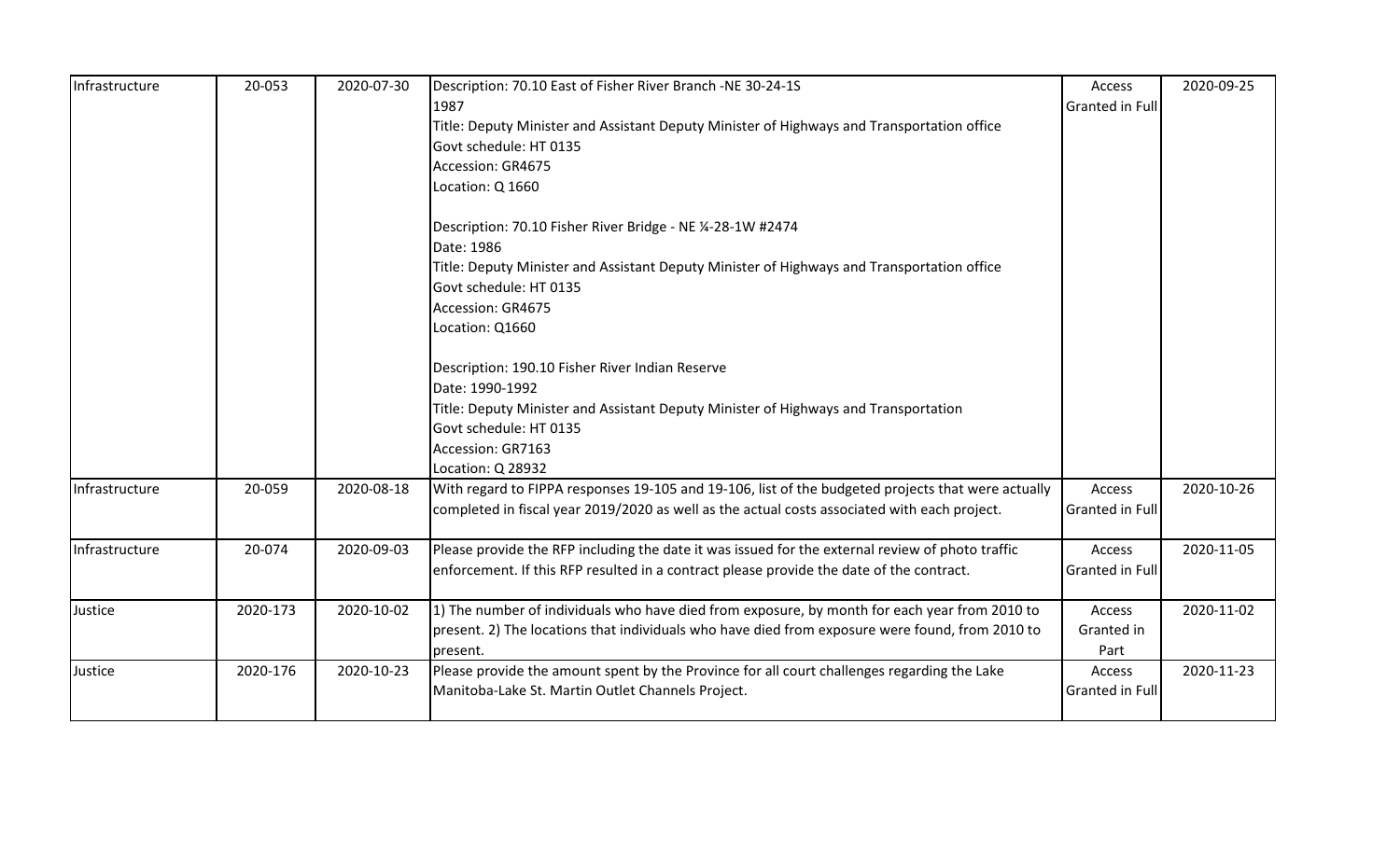| Justice                    | 2020-181   | 2020-10-29 | Estimated total cost and actual expenditures to date for a judicial review of MHRC's decision as             | <b>Access Denied</b> | 2020-11-09 |
|----------------------------|------------|------------|--------------------------------------------------------------------------------------------------------------|----------------------|------------|
|                            |            |            | referenced in the September 16, 2020 news release: "Province Taking Steps To Hold Federal                    | No Records           |            |
|                            |            |            | Government Accountable For Closing The Service Gap on Reserve."                                              |                      |            |
| Justice                    | 2020-182   | 2020-10-29 | Copy of the Police Services Act Review and date of its completion.                                           | Access               | 2020-11-30 |
|                            |            |            |                                                                                                              | Granted in Full      |            |
| <b>Municipal Relations</b> | MR 2020-64 | 2020-08-28 | Copy of the minister's calendar from May 1, 2020 to June 20, 2020. Please include pop-ups.                   | Access               | 2020-10-28 |
|                            |            |            |                                                                                                              | Granted in           |            |
|                            |            |            |                                                                                                              | Part                 |            |
| <b>Municipal Relations</b> | MR 2020-73 | 2020-09-24 | Communications to/from the City of Winnipeg and the Province regarding the north end plant since             | Access               | 2020-11-20 |
|                            |            |            | August 1, 2020.                                                                                              | Granted in Full      |            |
| <b>Municipal Relations</b> | MR 2020-74 | 2020-09-25 | Correspondence to and from [name] regarding the Portage Place mall redevelopment since January               | Access               | 2020-11-02 |
|                            | (Amended   |            | 1, 2019.                                                                                                     | Granted in Full      |            |
|                            | Response)  |            |                                                                                                              |                      |            |
| <b>Municipal Relations</b> | MR 2020-76 | 2020-09-29 | Please provide all records of correspondence between the Minister and [name] from September 1,               | Access               | 2020-11-17 |
|                            | (Amended   |            | 2019 to present.                                                                                             | Granted in           |            |
|                            | Response)  |            |                                                                                                              | Part                 |            |
| <b>Municipal Relations</b> | MR 2020-80 | 2020-10-05 | 1) Building Permit [number removed] issued in [date removed] for the [identifying information                | Access               | 2020-10-30 |
|                            |            |            | removed] industrial building at [location removed].                                                          | Granted in           |            |
|                            |            |            | 2) Building Permit [number removed] issued in [date removed] for the [identifying information                | Part                 |            |
|                            |            |            | removed] addition to the property.                                                                           |                      |            |
|                            |            |            | 3) Drawings associated with Building Permit No, [number removed] and Building Permit No. [number<br>removed] |                      |            |
| <b>Municipal Relations</b> | MR 2020-81 | 2020-10-07 | Please provide all records of correspondence between the Minister and [name removed], from                   | Access               | 2020-10-30 |
|                            |            |            | 2020.                                                                                                        | Granted in           |            |
|                            |            |            |                                                                                                              | Part                 |            |
| <b>Municipal Relations</b> | MR 2020-82 | 2020-10-07 | Please provide all records of correspondence between the Minister and [name removed], from                   | <b>Access Denied</b> | 2020-10-30 |
|                            |            |            | 2020.                                                                                                        | No Records           |            |
| <b>Municipal Relations</b> | MR 2020-85 | 2020-10-19 | Origin and cause of fire investigation report for the [name removed] fire on [date].                         | Access               | 2020-10-30 |
|                            |            |            |                                                                                                              | Granted in           |            |
|                            |            |            |                                                                                                              | Part                 |            |